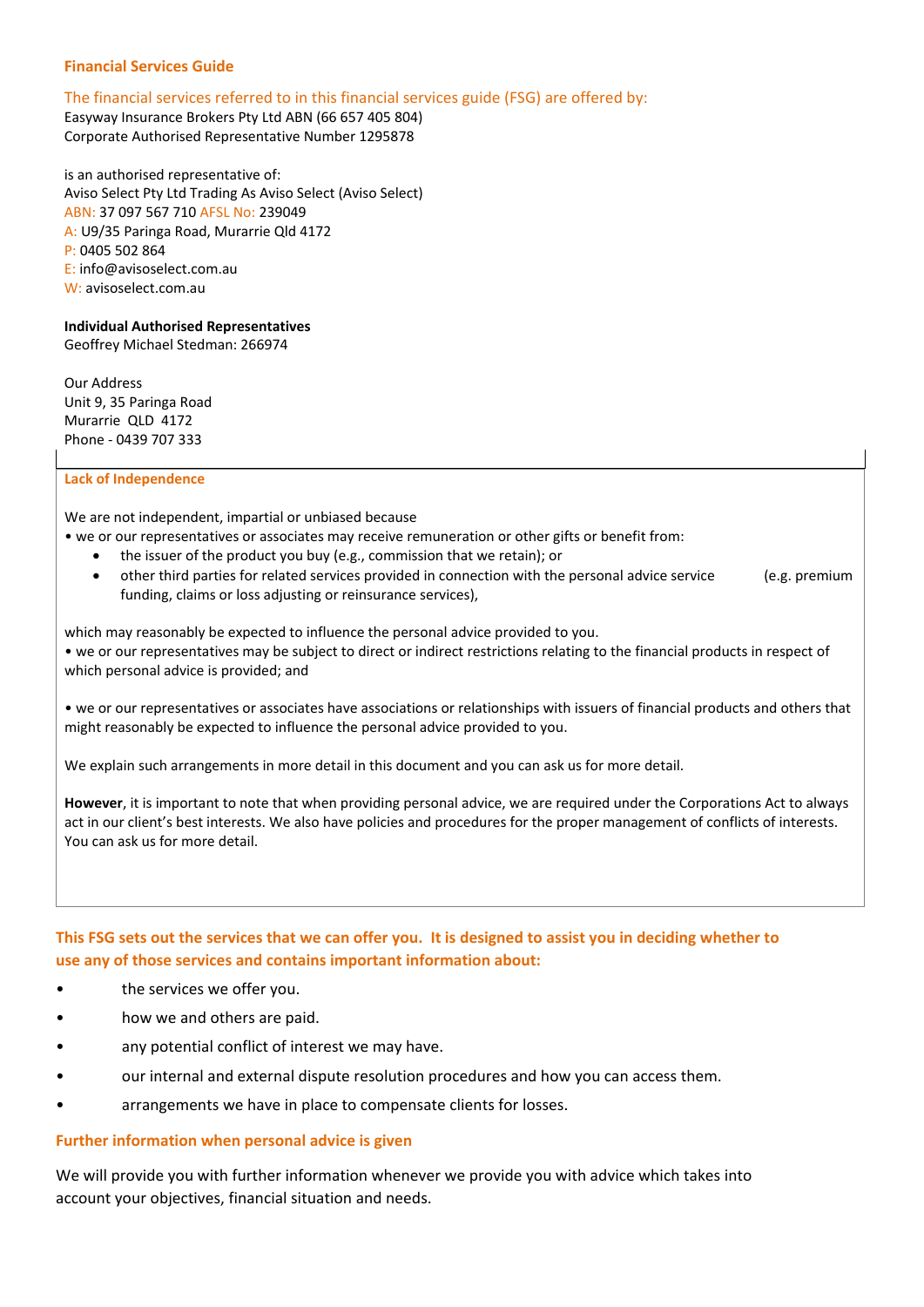This information may include the advice that we have given you, the basis of the advice and other information on our remuneration and any relevant associations or interests. This information may be contained in a Statement of Advice (**SOA**) or Important Information Statement.

When you ask us to recommend an insurance policy for you, we will usually only consider the policies offered by the insurers or insurance providers that we deal with regularly. In giving you advice about the costs and terms of recommended polices we have not compared those policies to other policies available, other than from those insurers we deal with regularly.

# **Product disclosure statement**

If we offer to arrange the issue of an insurance policy to you, we will also provide you with, or pass on to you, a product disclosure statement (**PDS**), unless you already have an up to date PDS. The PDS will contain information about the particular policy which will enable you to make an informed decision about purchasing that product.

| <b>From when does</b><br>this FSG apply?                                                                                                                            | This FSG applies from 23 <sup>rd</sup> May 2022 and remains valid unless a further FSG is issued to<br>replace it. We may give you a supplementary FSG. It will not replace this FSG but will cover<br>services not covered by this FSG.                                                                                                                            |
|---------------------------------------------------------------------------------------------------------------------------------------------------------------------|---------------------------------------------------------------------------------------------------------------------------------------------------------------------------------------------------------------------------------------------------------------------------------------------------------------------------------------------------------------------|
| <b>How can I instruct</b><br>you?                                                                                                                                   | You can contact us to give us instructions by post, phone, or email on the contact number or<br>details mentioned on page 1 of this FSG.                                                                                                                                                                                                                            |
| Who is responsible<br>for the financial<br>services provided?                                                                                                       | Aviso Select is responsible for the financial services that will be provided to you or through<br>you to your family members, including the distribution of this FSG.                                                                                                                                                                                               |
|                                                                                                                                                                     | Aviso Select holds a current Australian Financial Services Licence (no. 239049). The contact<br>details Aviso Select are on the top of this FSG.                                                                                                                                                                                                                    |
| <b>What kinds of</b><br>financial services are<br>you authorised to<br>provide to me and<br>what kinds of<br>financial product/s<br>do those services<br>relate to? | Aviso Select is authorised to issue, advise and deal in general insurance products to<br>wholesale and/or retail clients. We will do this for you as your broker unless we tell you<br>otherwise.                                                                                                                                                                   |
|                                                                                                                                                                     | Sometimes we will act under a binder or agency from the insurer. When we act under a<br>binder or agency we will be acting as the agent of the insurer. This means that we represent<br>and act for the insurer, not for you. We will tell you when we act under a binder or agency<br>to arrange your insurance or advise you about your insurance needs.          |
| <b>Will I receive tailored</b><br>advice?                                                                                                                           | Not in all cases. However, we may need information about your personal objectives, details<br>of your current financial situation and any relevant information, so that we can arrange<br>insurance policies for you, or issue insurance policies to you or to give you advice about your<br>insurance needs. We will ask you for the details that we need to know. |
|                                                                                                                                                                     | In some cases, we will not ask for any of this information. If we do not ask, or if you do not<br>give us all the information we ask for, any advice you receive may not be appropriate to your<br>needs, objectives and financial situation.                                                                                                                       |
|                                                                                                                                                                     | You should read the warnings contained in any SOA, or any other warnings that we give you,<br>carefully before making any decision about an insurance policy.                                                                                                                                                                                                       |
|                                                                                                                                                                     | Where we provide you with advice about your insurance arrangements, that advice is<br>current at the time that we give it. We will review your insurance arrangements when you<br>inform us about changes in your circumstances.                                                                                                                                    |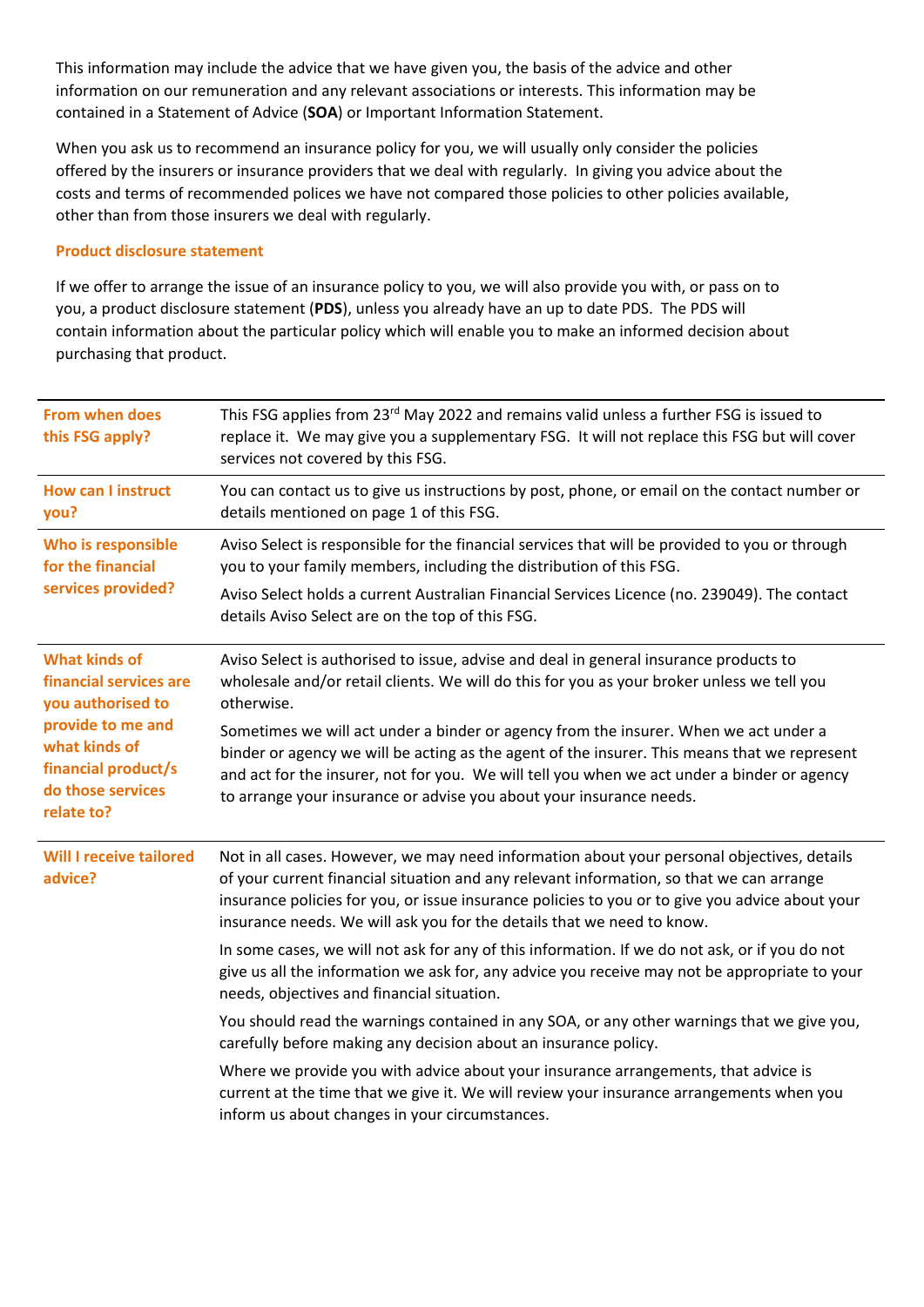| <b>Contractual Liability</b><br>and your insurance<br>cover                            | Many commercial or business contracts contain clauses dealing with your liability (including<br>indemnities or hold harmless clauses). Such clauses may entitle your insurers to reduce<br>cover, or in some cases, refuse to indemnify you at all. You should seek legal advice before<br>signing and accepting contracts. You should inform us of any clauses of this nature before<br>you enter into them.                                                                                                                                             |
|----------------------------------------------------------------------------------------|-----------------------------------------------------------------------------------------------------------------------------------------------------------------------------------------------------------------------------------------------------------------------------------------------------------------------------------------------------------------------------------------------------------------------------------------------------------------------------------------------------------------------------------------------------------|
| <b>What information do</b><br>you maintain in my<br>file and can I<br>examine my file? | We maintain a record of your personal profile, including details of insurance policies that we<br>arrange or issue for you. We may also maintain records of any recommendations or advice<br>given to you. We will retain this FSG and any other FSG given to you as well as any SOA or<br>PDS that we give or pass on to you for the period required by law.                                                                                                                                                                                             |
|                                                                                        | We are committed to implementing and promoting a privacy policy, which will ensure the<br>privacy and security of your personal information. A copy of our privacy policy is available on<br>request. A copy is also available on our website www.avisoselect.com.au                                                                                                                                                                                                                                                                                      |
|                                                                                        | If you wish to look at your file, please ask us. We will make arrangements for you to do so.                                                                                                                                                                                                                                                                                                                                                                                                                                                              |
| How will I pay for the<br>services provided?                                           | For each insurance product the insurer will charge a premium that includes any relevant<br>taxes, charges and levies. We often receive a payment based on a percentage of this<br>premium (excluding relevant taxes, charges and levies) called commission, which is paid to us<br>by the insurers. However, we will also charge you a fee. These will all be shown on the<br>invoice that we send you. You can choose to pay by any of the payment methods set out in<br>the invoice. You are required to pay us within the time set out on the invoice. |
|                                                                                        | If there is a refund or reduction of your premium as a result of a cancellation or alteration to<br>a policy or based on a term of your policy (such as a premium adjustment provision), we will<br>retain any fee we have charged you. We will also retain commission depending on our<br>arrangements with the insurer or charge you a cancellation fee equal to the reduction in our<br>commission.                                                                                                                                                    |
|                                                                                        | When you pay us your premium it will be banked into our trust account. We retain the<br>commission from the premium you pay us and remit the balance to the insurer in<br>accordance with our arrangements with the insurer. We will earn interest on the premium<br>while it is in our trust account, or we may invest the premium and earn a return. We will<br>retain any interest or return on investment earned on the premium.                                                                                                                      |
| <b>Electronic Delivery of</b><br><b>Disclosure Notices</b>                             | Please note that where possible we prefer to provide all correspondence<br>and disclosure notices (including Financial Services Guides and Product<br>Disclosure Statements) to you electronically, via email or links to websites<br>etc. If you have provided your email address to Us, we will typically use that email address<br>for all correspondence and disclosure notices. Should you not<br>wish to be sent disclosure documents electronically please advise us and we will<br>update our records accordingly.                                |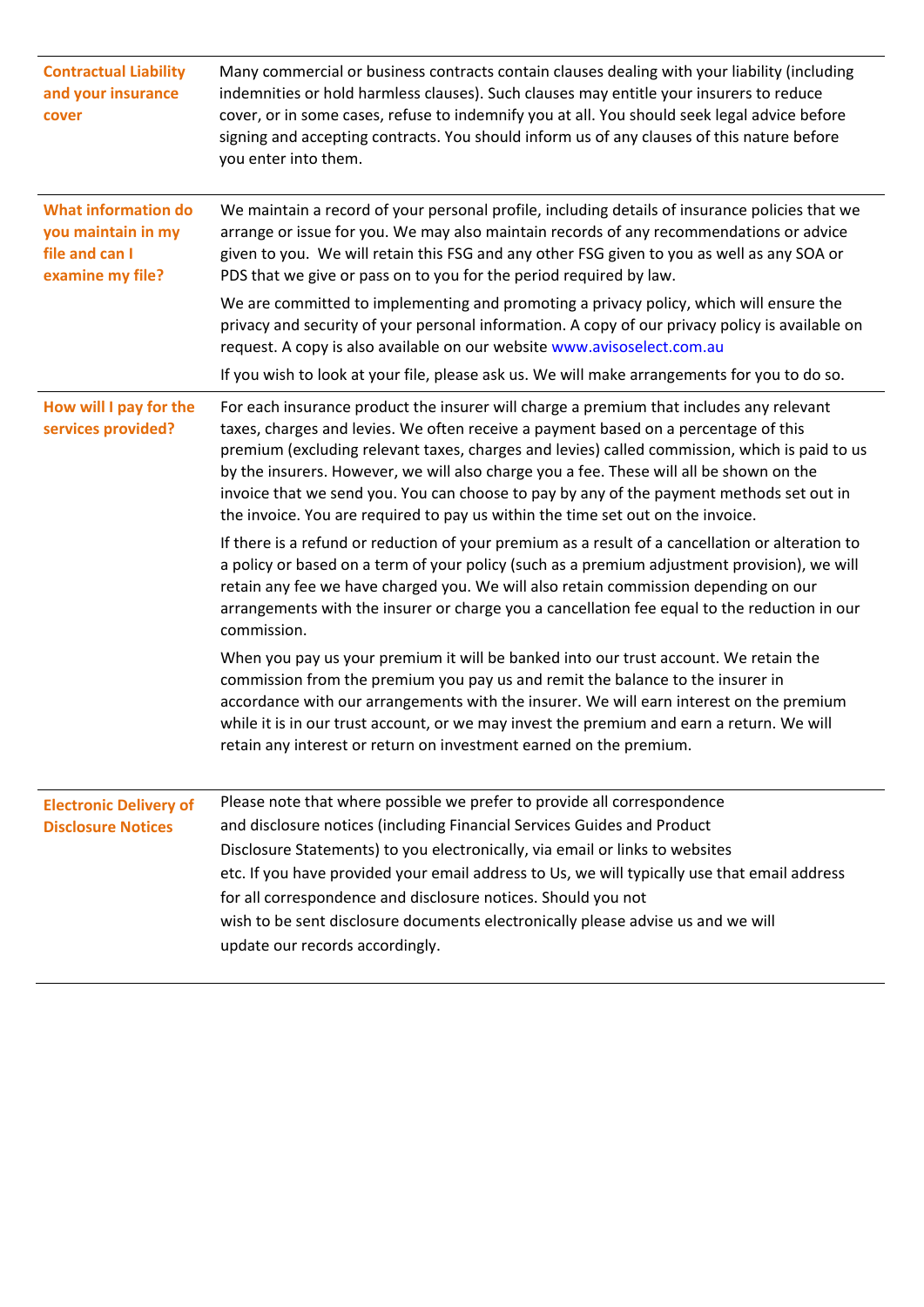| How are any<br>commissions, fees or<br>other benefits<br>calculated for<br>providing the<br>financial services?                                            | Unless we tell you otherwise, we are remunerated by commission from the relevant insurer<br>whenever you enter into an insurance policy arranged by us (including renewal and some<br>variations). The commission is calculated as a percentage (ranging from<br>0-30%) of the insurer's base premium (i.e. premium excluding stamp duty, fire services levy,<br>GST or any other government taxes, fees or levies)                                                                                                                                                                                                |
|------------------------------------------------------------------------------------------------------------------------------------------------------------|--------------------------------------------------------------------------------------------------------------------------------------------------------------------------------------------------------------------------------------------------------------------------------------------------------------------------------------------------------------------------------------------------------------------------------------------------------------------------------------------------------------------------------------------------------------------------------------------------------------------|
|                                                                                                                                                            | We may also charge you a Broker Fee.                                                                                                                                                                                                                                                                                                                                                                                                                                                                                                                                                                               |
|                                                                                                                                                            | Aviso Select pays Easyway Insurance Brokers Pty Ltd between 80% and 98% of the<br>commission, fees and/or charges received by Aviso Select.                                                                                                                                                                                                                                                                                                                                                                                                                                                                        |
|                                                                                                                                                            | We may also receive other income or benefits from insurers, including commission or<br>allowances, from insurers for managing binding authorities or other similar facilities and profit<br>commissions or profit shares on certain classes of insurance. In some instances this<br>remuneration is only paid to us if the portfolio is more profitable than<br>the insurer would normally expect from this type of business. The percentage of profit<br>payable may vary and is not guaranteed.                                                                                                                  |
|                                                                                                                                                            | We do not often pay any commission, fees or benefits to others who refer you to us. If we<br>do, we will pay commissions to those people out of our commission or fees (not in addition<br>to these amounts).                                                                                                                                                                                                                                                                                                                                                                                                      |
|                                                                                                                                                            | When we provide you with any advice regarding CTP insurance written under the Motor<br>Accident Injuries Act 2017 (NSW) we may receive a commission from the CTP Insurer we<br>refer you to.                                                                                                                                                                                                                                                                                                                                                                                                                       |
|                                                                                                                                                            | Our employees that will assist you with your insurance needs will be paid a market salary and<br>may include bonuses based on our performance criteria.                                                                                                                                                                                                                                                                                                                                                                                                                                                            |
|                                                                                                                                                            | If we give you personal advice, we will inform you of any fees, commission, or other<br>payments we, our associates or anyone referring you to us (or us to any insurer) will receive<br>in relation to the policies that are the subject of the advice.                                                                                                                                                                                                                                                                                                                                                           |
| Do you have any<br>relationships or<br>associations with the<br>insurers who issue<br>the insurance<br>policies or any other<br>material<br>relationships? | Aviso Select may enter into agreements with a limited number of insurers or premium<br>funders under which we may receive fees or other remuneration, such as profit share for<br>the retention or growth of various insurance portfolios. The remuneration we may receive<br>from these agreements is variable, and is based on factors such as business retention, the<br>volume of products or funding contracts arranged or the profitability of the portfolio of<br>products arranged. Any commissions which may be payable are variable and are not<br>guaranteed. If you have any questions, please ask us. |

# **Envest**

Envest Pty Ltd (**Envest**) is a group of related financial services businesses. The businesses operated in the group include insurance broking, underwriting agencies (on behalf of local and overseas insurers), and claims administration. These businesses operate separately from the Aviso Select business although they are related companies.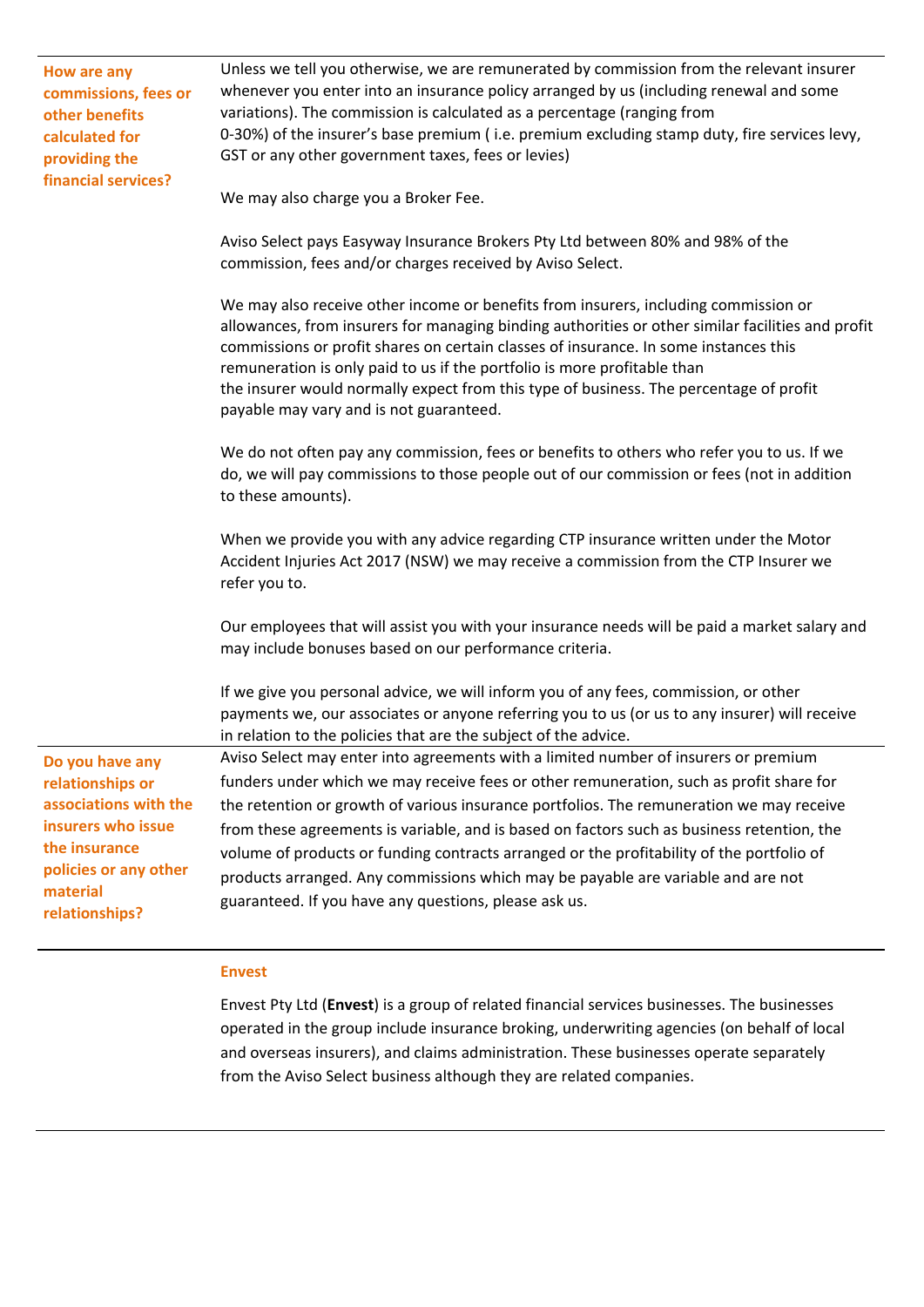We will inform you if your insurances are placed through one of these entities or we recommend or engage any of these entities to provide services to you. We refer you to the Envest website for further details on all related companies at<https://envest.com.au/>

#### **Aviso Group**

Aviso Select is a member of the Aviso Group Pty Ltd (**Aviso Group**), which is the owner of the Aviso Group trademarks and intellectual property. Aviso has granted Aviso Brokers a licence to use the Aviso Group trademarks and its intellectual property. Aviso Group has arrangements with some insurers and premium funders (**Partners**) under which Aviso Group may receive between 0.5% – 1.5% commission and/or profit incentives for each product arranged by us with those Partners. We may receive a proportion of that commission from Aviso Group at the end of each financial year (or other agreed period).

#### **Steadfast**

Aviso Select is a Steadfast Group Limited (**Steadfast**) Network Broker. Steadfast has exclusive arrangements with some insurers and premium funders (**Partners**) under which Steadfast will receive between  $0.5 - 1.5%$  commission for each product arranged by us with those Partners. Steadfast is also a shareholder of some Partners.

As a Steadfast Network Broker, we have access to member services including model operating and compliance tools, procedures, manuals and training, legal, technical, banking and recruitment advice and assistance, group insurance arrangements, product comparison and placement support, claims support and group purchasing arrangements. These member services are either funded by Steadfast, subsidised by Steadfast or available exclusively to Steadfast Network Brokers for a fee. You can obtain a copy of Steadfast's FSG at<https://steadfast.com.au/>

#### **Premium Funding**

If we arrange premium funding for you, we may be paid a commission by the premium funder. We may also charge you a fee (or both). The commission that we are paid by the premium funder is usually calculated as a percentage of your insurance premium (including government fees or changes). If you instruct us to arrange or issue a product, this is when we become entitled to the commission.

Our commission rates for premium funding are in the range of 0 to 6% of funded premium. When we arrange premium funding for you, you can ask us what commission rates we are paid for that funding arrangement compared to the other arrangements that were available to you. The amount of our commission and any fee that we charge will set out in the premium funding contract.

#### **NIBA**

Aviso Select are members of the National Insurance Brokers Association (NIBA) and subscribe to the Insurance Brokers Code of Practice.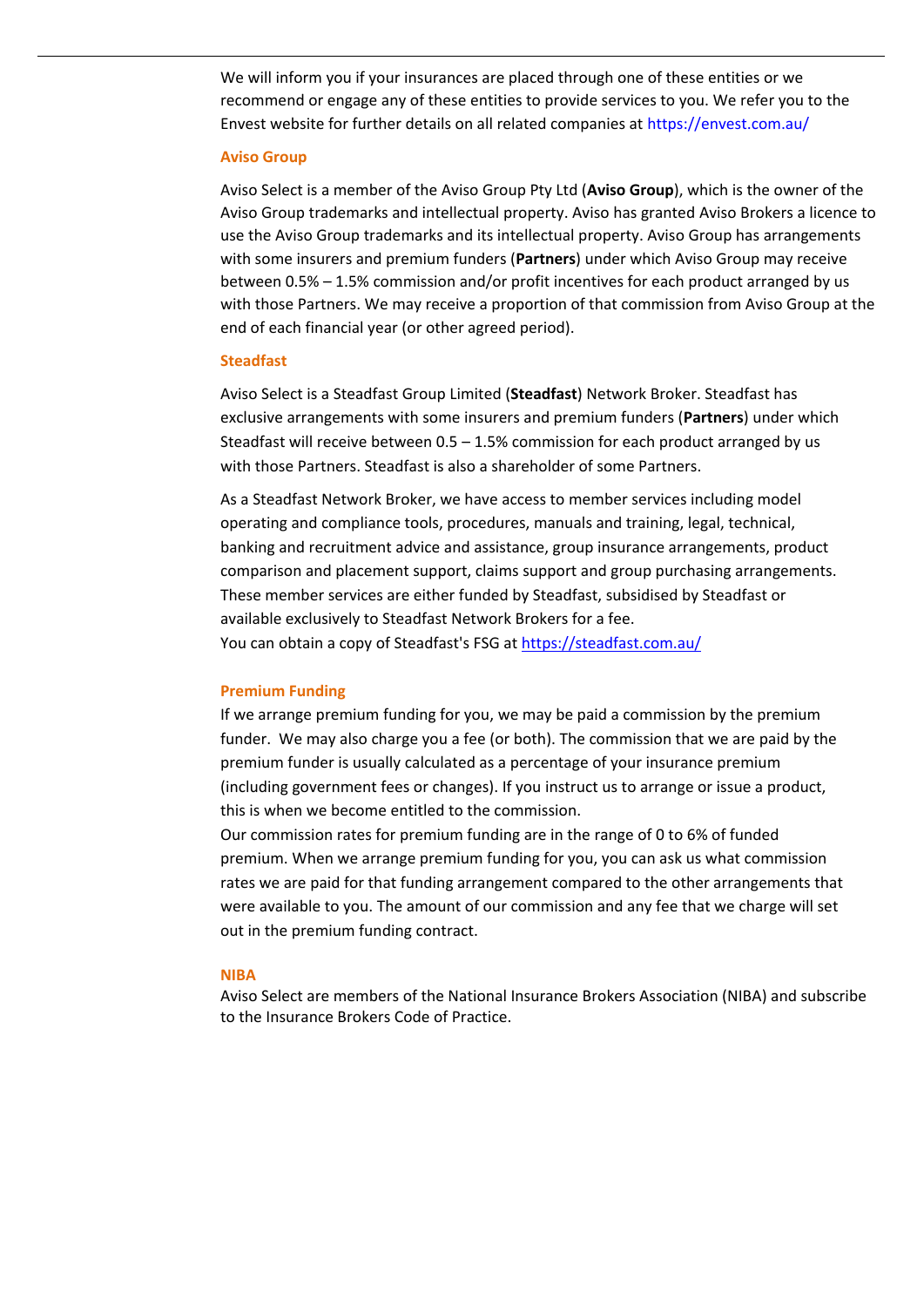## **CQIB**

Aviso Select is also a member of the Council of Queensland Insurance Brokers Inc. (CQIB) and may receive indirect benefits from arranging cover for CQIB branded products. CQIB negotiates with certain insurers to issue enhanced products with broader cover for the clients of CQIB members. CQIB may receive royalties and/or sponsorship from the insurers depending on the continued support from members. CQIB also receives sponsorship from Insurers and other service providers for its annual convention and monthly member meetings. These royalties and sponsorships also provide members Education programs which offer opportunities for members to enhance their skills and knowledge.

#### **Relationships**

We may recommend the services of another financial adviser that can provide services we are not licensed to provide. This financial adviser may be an associated business where we hold financial interests. We will tell you at the time the referral is provided if we have a relationship with the other financial adviser.

| What should I do if I<br>have a complaint?                                               | 1.<br>Contact us and tell us about your complaint. We will do our best to resolve it<br>quickly.                                                                                                                                                                                                                                                          |
|------------------------------------------------------------------------------------------|-----------------------------------------------------------------------------------------------------------------------------------------------------------------------------------------------------------------------------------------------------------------------------------------------------------------------------------------------------------|
|                                                                                          | 2.<br>If your complaint is not satisfactorily resolved within 20 days, please contact our<br>complaints officer on 1300 908 404 or put your complaint in writing and send it to<br>the address noted at the beginning of this FSG. We will try and resolve your<br>complaint quickly and fairly.                                                          |
|                                                                                          | 3.<br>Aviso Select is a member of the Australian Financial Complaints Authority (AFCA). If<br>your complaint cannot be resolved to your satisfaction by us, you have the right to<br>refer the matter to the AFCA. AFCA provides fair and independent financial services<br>complaint resolution that is free to customers. The AFCA can be contacted at: |
|                                                                                          | <b>Mailing address:</b>                                                                                                                                                                                                                                                                                                                                   |
|                                                                                          | Australian Financial Complaints Authority, GPO Box 3, Melbourne, VIC 3001                                                                                                                                                                                                                                                                                 |
|                                                                                          | Ph - 1800 931 678                                                                                                                                                                                                                                                                                                                                         |
|                                                                                          | Email - info@afca.org.au                                                                                                                                                                                                                                                                                                                                  |
|                                                                                          | Website - www.afca.org.au                                                                                                                                                                                                                                                                                                                                 |
| <b>What arrangements</b><br>do you have in place<br>to compensate<br>clients for losses? | Aviso Select has a professional indemnity insurance policy (PI policy) in place.                                                                                                                                                                                                                                                                          |
|                                                                                          | The PI policy covers us and our representatives (including our authorised representatives) for<br>claims made against us and our representatives by clients as a result of the conduct of us,<br>our employees or representatives in the provision of financial services                                                                                  |
|                                                                                          | Our PI policy covers us for claims relating to the conduct of representatives who no longer<br>work for us.                                                                                                                                                                                                                                               |
| <b>Any questions?</b>                                                                    | If you have any further questions about the financial services Aviso Select provides, please<br>contact us.                                                                                                                                                                                                                                               |
|                                                                                          | Please retain this document for your reference and any future dealings with<br>Aviso Select.                                                                                                                                                                                                                                                              |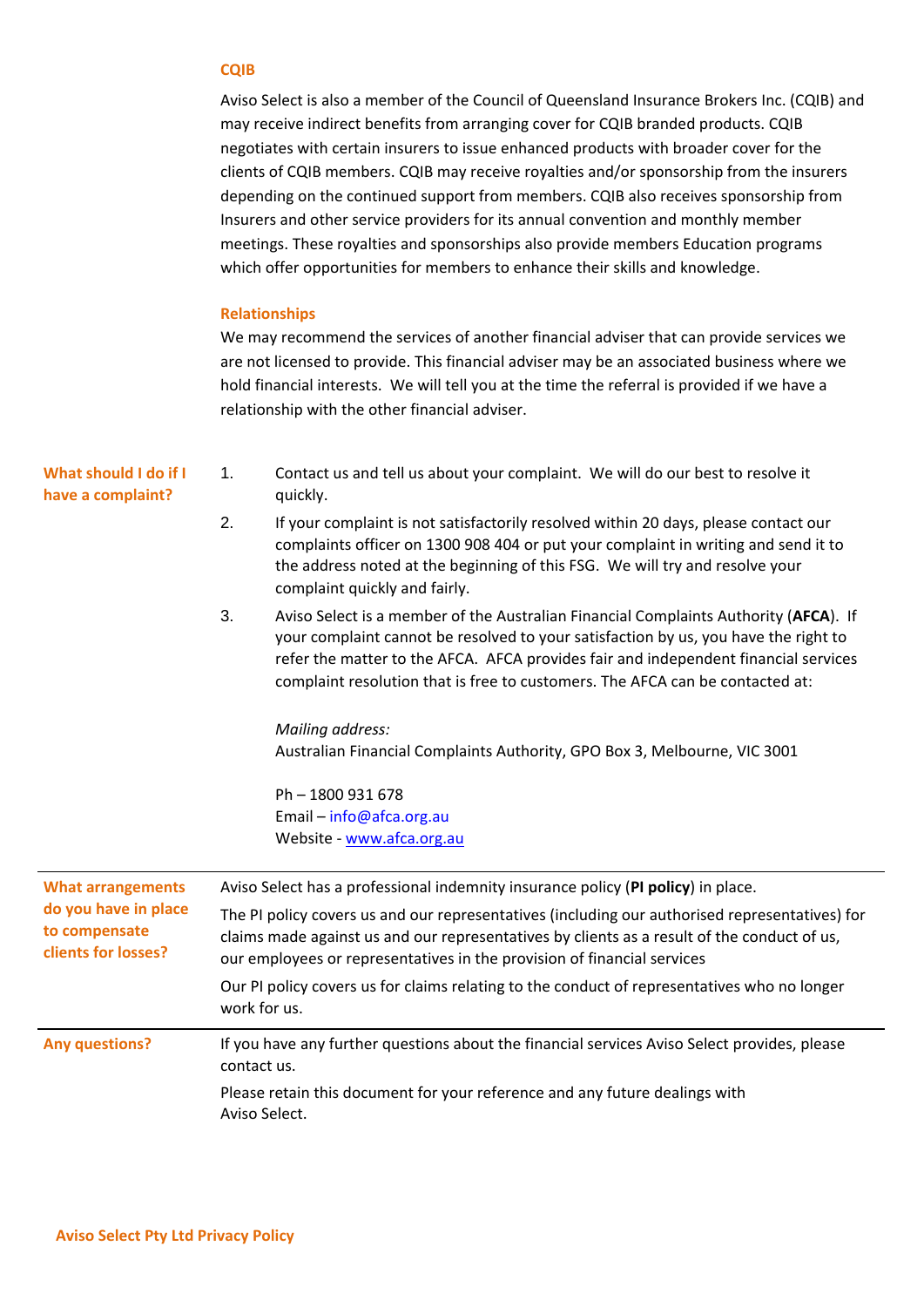We, Aviso Select Pty Ltd (ABN 37 097 567 710), are committed to protecting your privacy and confidentiality in accordance with the Privacy Act 1988 (Cth) (Privacy Act) and to the extent applicable, the EU General Data Protection Regulations. It is one of our prime concerns that any personal or sensitive information you provide to us is not used for any other purpose than that intended and expected by you. This Privacy Policy describes our current policies and practices in relation to the collection, handling use and disclosure of personal information.

# **What information do we collect, hold and how do we use it?**

We will collect personal information for primary purposes, which are relevant to providing and administrating our financial products and services. Personal Information we hold which is identifiable as being about you. This can include a broad range of information such as your name, email address, contact details, age, and any other information about your personal affairs. We provide any information that the insurers or intermediaries who we ask to quote for your insurances and premium funding require to enable them to decide whether to insure you and on what terms or to fund your premium and on what terms.

Insurers may in turn pass on this information to their reinsurers. Some of these companies are located outside Australia. For example, if we seek insurance terms from an overseas insurer (e.g. Lloyd's of London), your personal information may be disclosed to the insurer. If this is likely to happen, we inform you of where the insurer is located, if it is possible to do so.

When a claim is made under an insurance policy, to enable us to assist in the claim process, we and our representatives and those of the insurer (including loss adjusters, investigators, medical advisers and lawyers) collect information about the claim, some of which may be personal information. We may collect the information from you or from third parties.

We provide this information to the insurer and or their agents and those appointed to assist you in making a claim. Again this information may be passed on to your underwriters and reinsurers. We may use your personal information internally to help us improve our services and help resolve any problems.

From time to time, we will use your contact details to send you direct marketing communications including offers, updates and newsletters that are relevant to the services we provide. We always give you the option of electing not to receive these communications in the future. You can unsubscribe by notifying us and we will no longer send this information to you.

#### **What if you don't provide some information to us?**

We can only apply for and arrange financial service products if we have all relevant information. The insurance laws also require insureds to provide all the information required by your insurer to help them decide whether to insure you and on what terms. Credit Providers also require specific information to help them assess any credit applications that we may facilitate on your behalf.

#### **How do we hold and protect your information?**

We strive to maintain the reliability, accuracy, completeness and currency of the personal information we hold and to protect its privacy and security. We keep personal information only for as long as is reasonably necessary for the purpose for which it was collected or to comply with any applicable legal or ethical reporting or document retention requirements.

We hold the information we collect from you initially in a working file, which when completed is electronically imaged and stored, after which any paper is destroyed in our onsite shredder. In some cases, your file is archived and sent to an external data storage provider for a period of time. We only use storage providers located in Australia who are also regulated by the Privacy Act.

We ensure that your information is safe by protecting it from unauthorised access, modification and disclosure. We maintain physical security over our paper and electronic data and premises, by using locks and security systems. We also maintain computer and network security; for example, we use firewalls (security measures for the Internet) and other security systems such as user identifiers and passwords to control access to computer systems where your information is stored.

#### **Will we disclose the information we collect to anyone?**

We may disclose information to: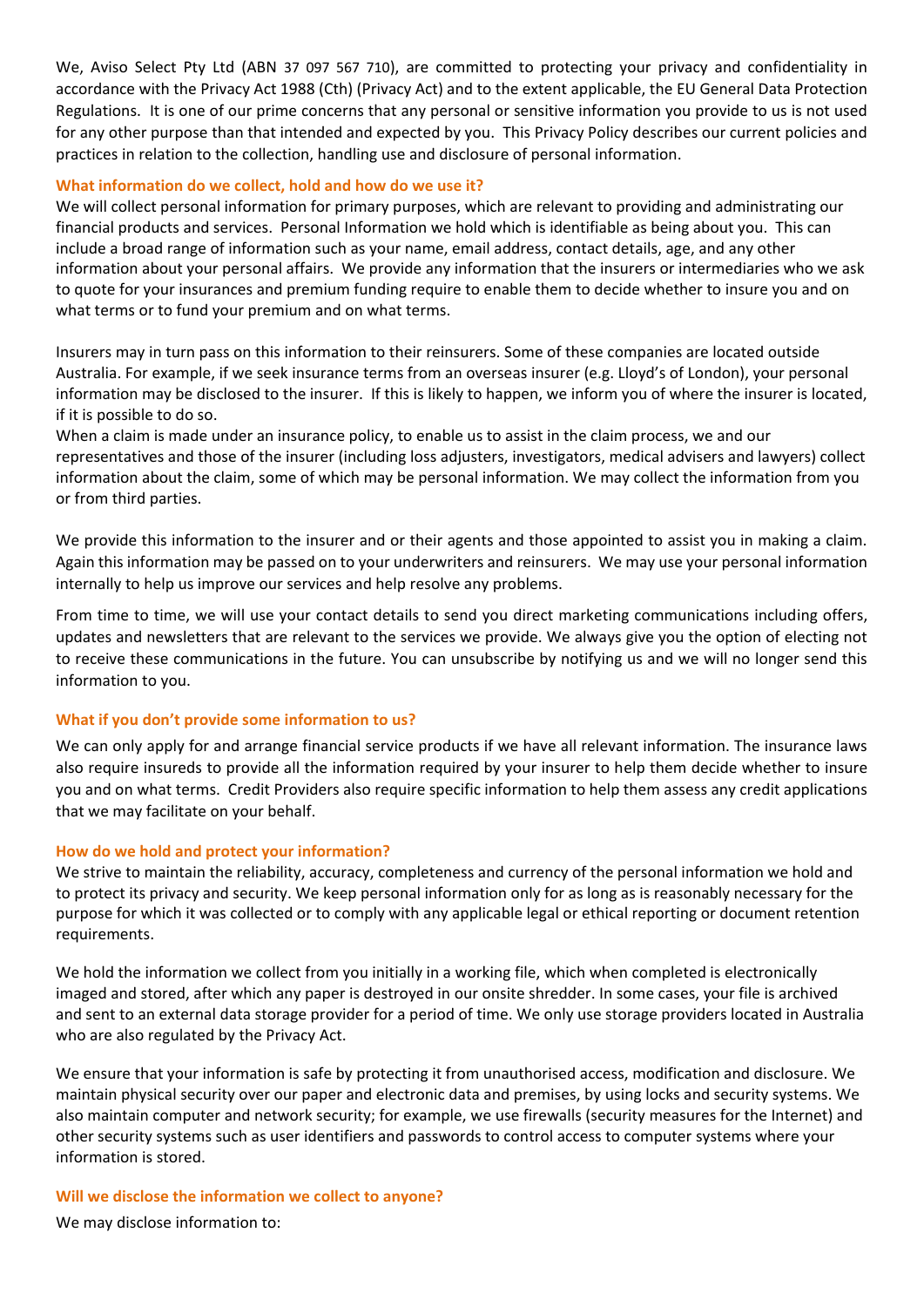- Financial institutions, other Australian Financial Service Licensees, Insurers, underwriters, underwriting agencies, wholesale brokers and reinsurers (for the purpose of seeking recovery from them or to assist them to assess insurance risks);
- Premium funders / Credit providers for the purposes of gaining quotations on and arranging funding of your insurance premiums.
- An investigator, assessor, State or Federal Health Authorities, lawyers, accountants, medical practitioners, hospitals or other professional advisors (for the purposes of investigating or assessing your claim);
- A lawyer or recovery agent (for the purpose of defending an action by a third party against you or for the purpose of recovery costs including your excess);
- Contractors who supply services to us, e.g. to handle mailings on our behalf.
- An immediate family member;
- Other companies in the event of a corporate sale, merger, reorganisation, dissolution or similar event

However, we will do our best to ensure that they protect the information in the same way that we do. We may provide this information to others if we are required to do so by law or under some unusual other circumstances which the Privacy Act permits. We do not sell, trade, or rent personal information to others.

# **How can you Access, check, update or change your information?**

Upon receipt of your written request from you and enough information to allow us to identify the information, we will disclose to you the personal information we hold about you. We will also correct, amend or delete any personal information that we agree is inaccurate. If you wish to access or correct your personal information please write to the Privacy Officer, C/- U9/35 Paringa Road, Murarrie Qld 4172

We do not charge for receiving a request for access to personal information or for complying with a correction request. We do however reserve the right to charge you for all reasonable costs and outgoings specifically incurred in meeting your request for information.

# **Your consent**

By asking us to provide you with our financial services, you consent to the collection and use of the information you have provided to us for the purposes described above.

# **Complaints about Privacy**

Should you have a query or a complaint regarding a breach of privacy please contact our Privacy Officer who will handle the matter in accordance with our formal complaints handling procedures.

Your complaint can be lodged over the phone 02 [9054 9622,](tel:07%203630%201823) via mail to U9/35 Paringa Road, Murarrie Qld 4172 or email info@avisoselect.com.au or you may wish to make an appointment with our Privacy Officer at a convenient time and location. We will do all that is reasonable in the circumstances to address your complaint.

The OAIC can investigate privacy complaints from individuals about our business if we are specifically caught by the [Privacy Act.](http://www.comlaw.gov.au/Series/C2004A03712) We also follow the Notifiable Data Breach obligations imposed by the Privacy Act.

Before a client can lodge a complaint with the OAIC, they will generally need to complain directly to ourselves and allow 30 days for it to respond. If they do not receive a response within 30 days, or they are dissatisfied with our response, they may then complain to the OAIC.

Complaints to the OAIC must be made in writing. Further information on the complaints process is available for clients wishing to complain regarding a Privacy Breach at [www.oaic.gov.au](http://www.oaic.gov.au/)

# **Information sent overseas**

In certain situations, it is likely that that some or all of the Personal Information that you provide to us may be disclosed to businesses that operate overseas. This would only occur where the product provider / intermediary is based overseas – e.g. Lloyds of London syndicates or brokers and other overseas based insurers and intermediaries or in situations where we utilise "Cloud Computing" services that are situated outside Australia.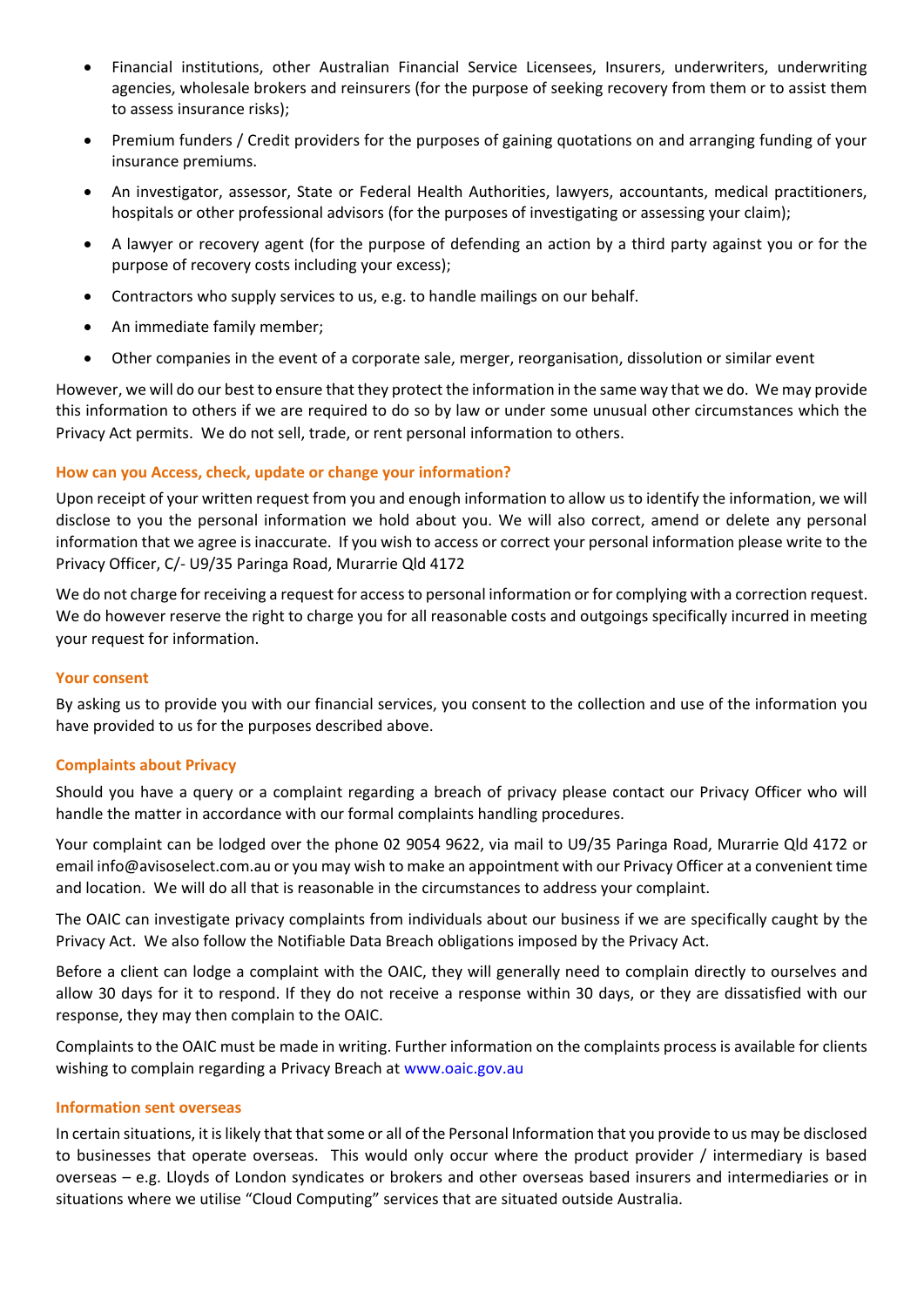In all such cases, unless we expressly inform you and obtain your consent to the contrary, we commit to making reasonable enquiries to ensure that these organisations comply with their local privacy legislation where such legislation is comparable to the Australian legislation and to comply with the key components of Australian Privacy legislation in cases where their local legislation is considered inadequate or non-existent.

# **Website Privacy Issues**

# **Anonymous data**

We use technology to collect anonymous information about the use of our website, for example when you browse our website our service provider may log your server address, the date and time of your visit, the pages and links accessed and the type of browser used. It does not identify you personally and we only use this information for statistical purposes and to improve the content and functionality of our website, to better understand our clients and markets and to improve our services.

## **Cookies**

In order to collect this anonymous data we may use "cookies". Cookies are small pieces of information which are sent to your browser and stored on your computer's hard drive. Sometimes they identify users where the website requires information to be retained from one page to the next. This is purely to increase the functionality of the site. Cookies by themselves cannot be used to discover the identity of the user. Cookies do not damage your computer and you can set your browser to notify you when you receive a cookie so that you can decide if you want to accept it. Once you leave the site, the cookie is destroyed and no personal or other information about you is stored.

## **Forms**

Our Website may allow visitors to submit information via Self-Service forms (Quotes, Claim Forms, Employment and Contact request). The information submitted via the Forms may not be encrypted. Should you be concerned about the confidentiality of any information provided by any Self-Service forms please do not hesitate to lodge this information with us via phone or email.

We may also use your contact information that you supply on this website to send you requested product information and promotional material and to enable us to manage your ongoing requirements, e.g. renewals, and our relationship with you, e.g. invoicing, client surveys etc.

We may also notify you via direct marketing about new services and special offers, events or articles we think will be of interest to you. We may send you regular updates by email or by post on insurance matters. If you would rather not receive this information or do not wish to receive it electronically, email or write to us.

We may also use your information internally to help us improve our services and help resolve any problems.

# **General Data Protection Regulation (GDPR) for the European Union (EU)**

We will comply with the principles of data protection set out in the GDPR for the purpose of fairness, transparency and lawful data collection and use.

We process your personal information as a Processor and/or to the extent that we are a Controller as defined in the GDPR.

We must establish a lawful basis for processing your personal information. The legal basis for which we collect your personal information depends on the data that we collect and how we use it.

We will only collect your personal information with your express consent for a specific purpose and any data collected will be to the extent necessary and not excessive for its purposes. We will keep your data safe and secure.

We will also process your Personal Information if it is necessary for our legitimate interests, or to fulfill a contractual or legal obligation.

We process your personal information if it is necessary to protect your life or in a medical situation, it is necessary to carry out a public function, a task of public interest or if the function has a clear basis in law.

We do not collect or process any personal information from you that is considered "Sensitive Personal Information" relating to your sexual orientation or ethnic origin unless we have your explicit consent, or if it is being collected subject to and in accordance with the GDPR.